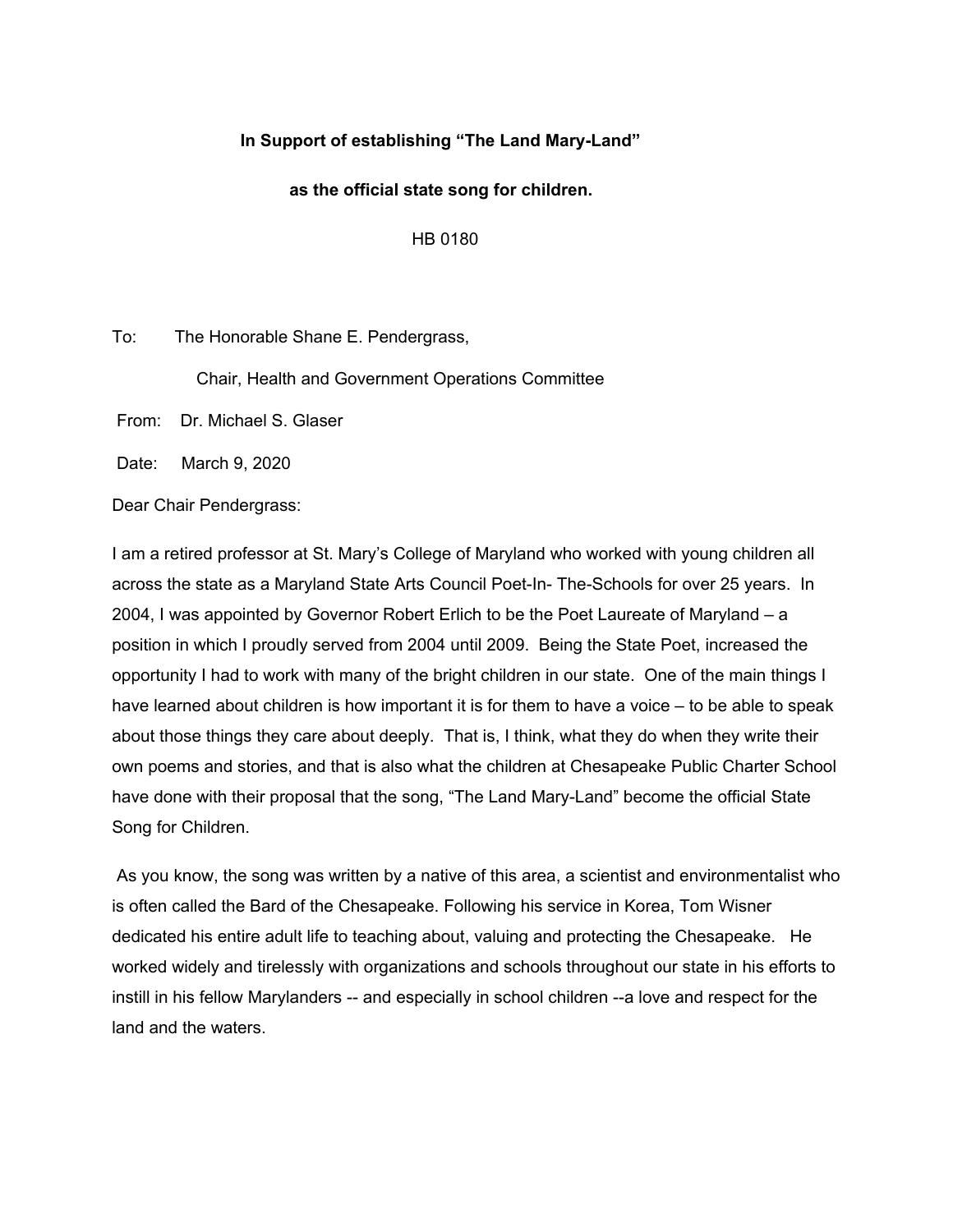"The Land Mary-Land" It is a song that speaks of the vision of our founders, and it is a song that is especially appropriate for a State Song for children because it focuses on the idealism of the settlers, the importance of their dreams, their dedication to freedom and their hunger for acceptance and tolerance.

Establishing "The Land, Mary-land" as the Maryland State Song for Children will serve not only to recognized and honor the courage of those pioneers who risked their lives to establish Maryland as a place of tolerance and opportunity, it will also serve to help our school children feel personally connected to the stories of those early settlers who came across on the Ark and the Dove. The lyrics speak powerfully of the longing for freedom that led to the founding of our state.

The children of Maryland – our children—deserve a song that speaks to the dreams of "a place to believe in the truth that we feel." Indeed, I would respectfully suggest that adopting such a state song for our children is part of our adult and legislative responsibility to help develop citizens of the future who embrace the visions and longings that are referred to in this song.

Additionally, adopting the Land Mary-Land as the official Maryland State Song for Children is a way of encouraging our students to become more engaged in and aware of their own responsibility for the future of this state – its historic dreams and its now fragile environment – the entire Chesapeake Basin. It is a way of encouraging our youth to grow into their own responsible stewardship of this state – its land, its waters, its natural resources and its people.

If, indeed, we can help do all this by establishing "The Land Maryland" as the State Song for Children – a song that our students can learn and sing with honor and pride, -- is it not incumbent upon us as responsible adults entrusted with the well-being of our children and our state to do so?

From years of working with children, Tom Wisner learned that songs help shape our values, and help make us who we are. Is it not, especially at this time in our history, important to nurture the "journey for humanity" that this song speaks of – to remember and affirm – especially for our children—the founding ideals and visions that are our inheritance?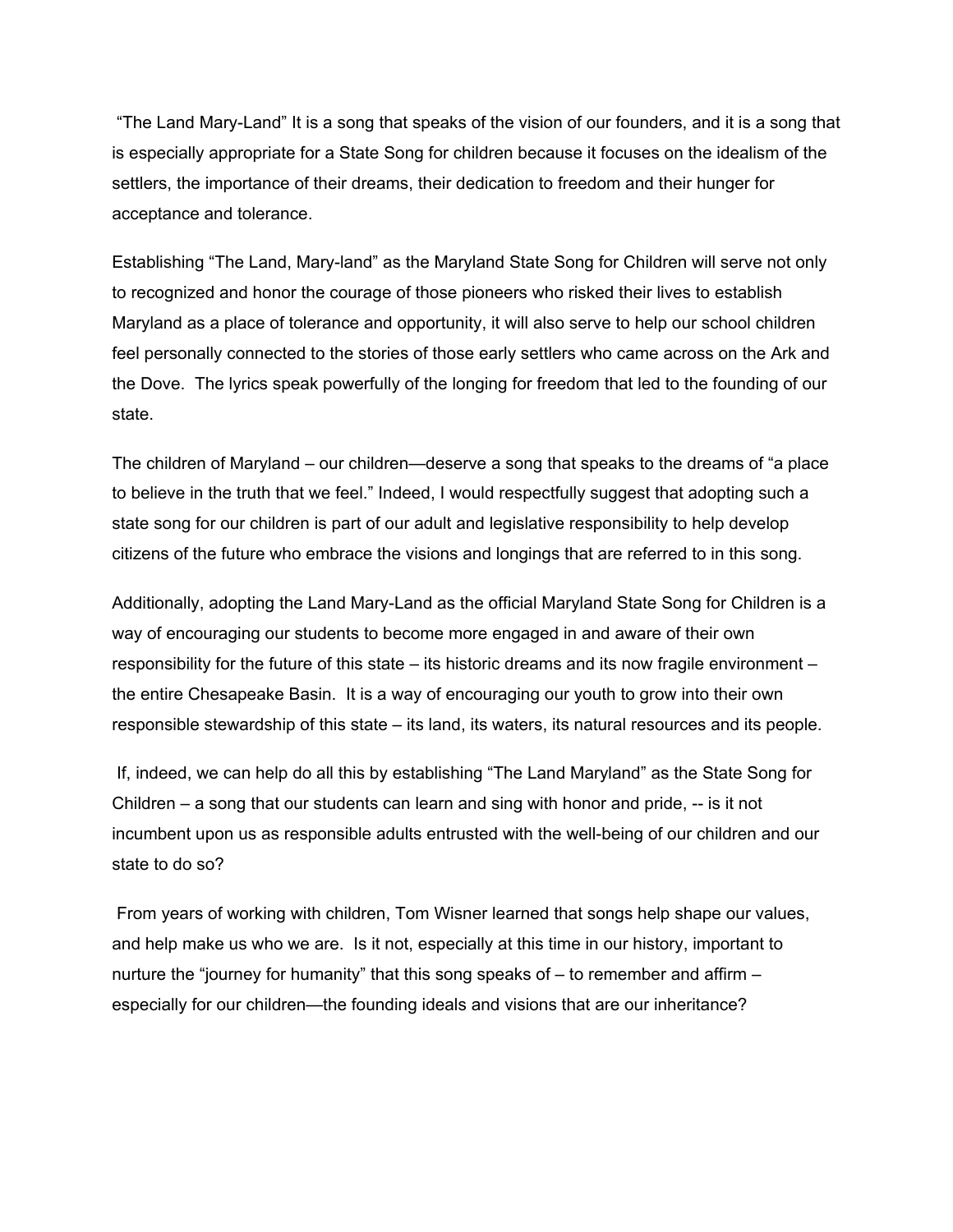Ultimately, having a Maryland State Song for Children that our students can proudly sing at school and other official state events will serve to strengthen the special pride we all have in our state: its beauties, its stories, its resources and its diverse people.

Today's young children are our future. If we simply tell them they are remarkable and do not find a way to honor their request, do we not suggest to them that government doesn't take them seriously? Might we, instead, use this opportunity as a chance to model for our youngsters the kind of listening and respect that can serve to help shape a brighter and more inclusive future for our state?

I thank you for your attention and once again, urge your passage of HB 0180 to make "the Land, Mary-Land" our official Maryland State Song for children.

Sincerely yours,

Michael S. Glaser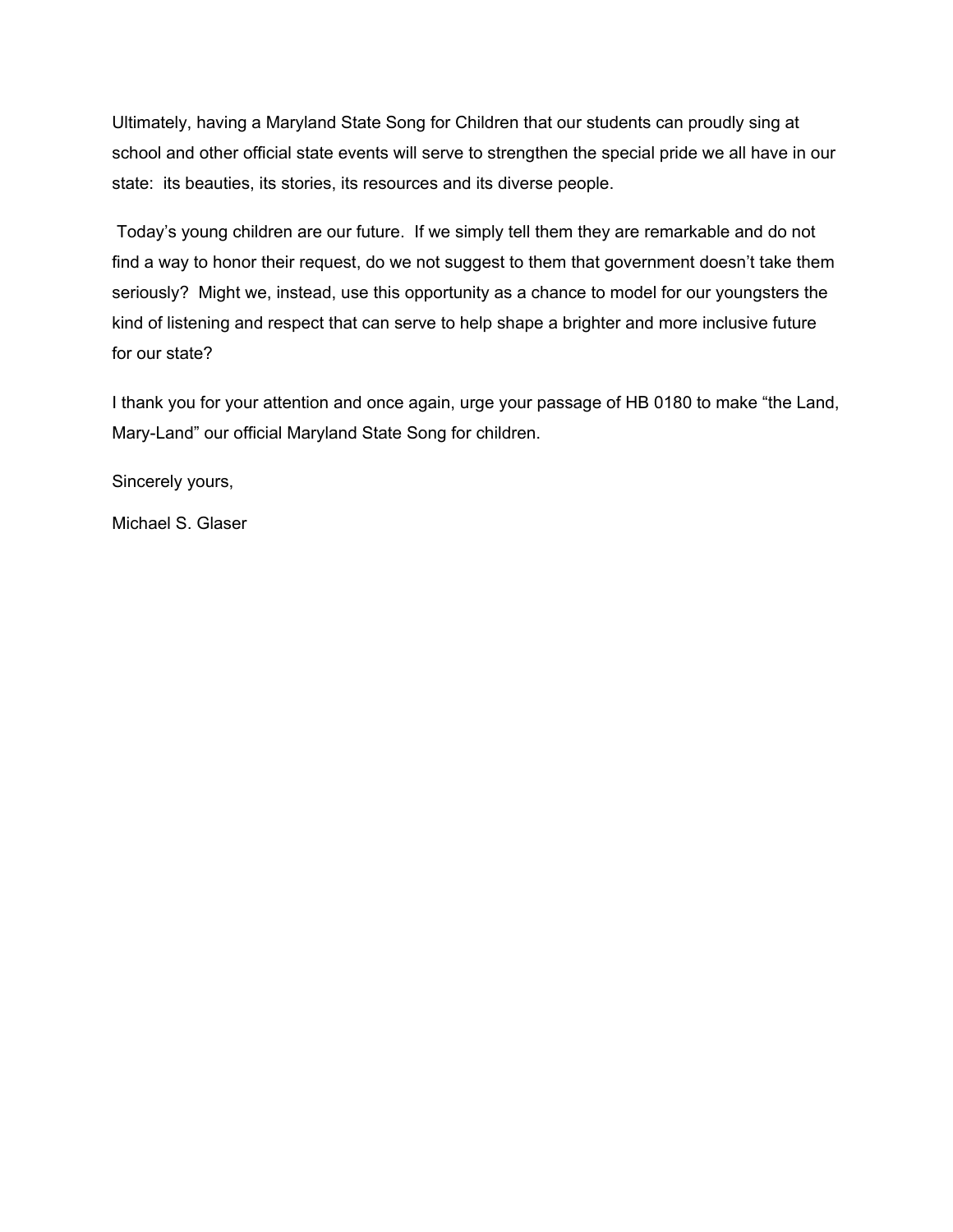# **THE SONG "THE LAND, MARY–LAND"**

**BY TOM WISNER**

**Proposed as**

**THE STATE SONG FOR CHILDREN.**

**CHORUS:**

**OH, THE LAND, MARYLAND WILL SURELY REVEAL A PLACE TO BELIEVE IN THE TRUTH THAT WE FEEL. ON THE WINGS OF THE MORNING IN THE CUP OF HIS HAND, WE WILL CARRY OUR LONGING TO THE FAIRMARYLAND.**

**I**

**AMID ROPE TAR AND CANVAS AND TORN FROM OUR PAST, IN A DUNGEON OF TIMBER, WE PRAY WE MAY LAST THROUGH SICKNESS AND TURMOIL IN SEARCH OF OUR HOME, WE WILL TRUST OUR CONVICTION TO THE ROLLING WHITE FOAM.**

**II**

**SHE IS RIGGED OUT AND HANDSOME A MAID OF THE SEA,**

**BOUND ON A JOURNEY FOR HUMANITY.**